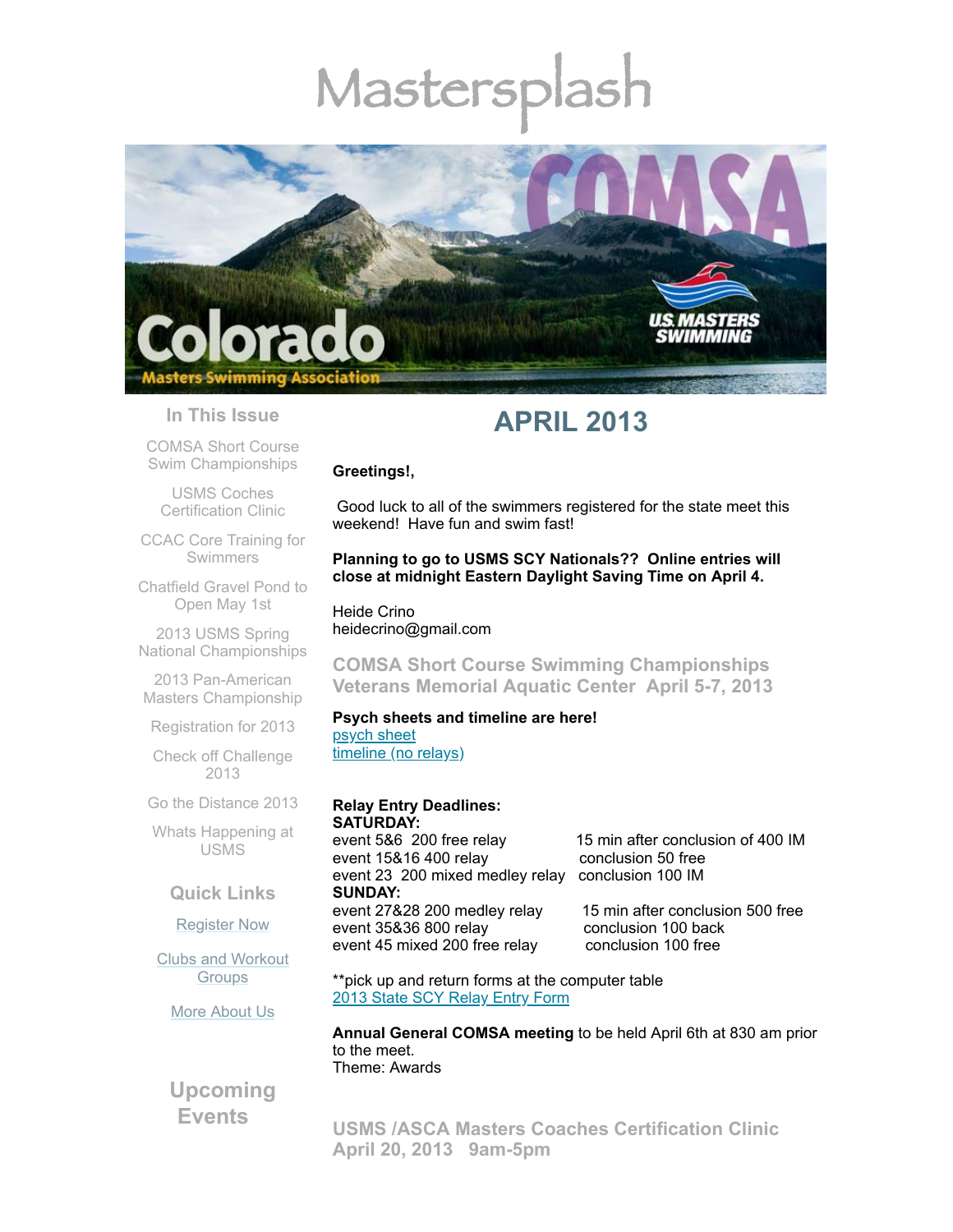**April 5-7, 2013** 2013 COMSA Short Course Swimming Championships (SCY) VMAC, Thornton [meet](http://www.usms.org/comp/event.php?MeetID=20130405StateY) info

 **April 20, 2013**  USMS/ASCA Masters Level1&2 Coaches Certification Clinic Thorton [more](https://www.clubassistant.com/club/clinics/reserve.cfm?c=1758&cid=55901) info

**April 23, 2013** CCAC Core Training For Swimmers [more](http://library.constantcontact.com/doc201/1108936408185/doc/Pi99EYAnlw0Weh2k.pdf) info

**May 9-12, 2013** USMS Spring National Championship IU Natatorium Indianapolis, IN meet info and [registration](http://www.usms.org/comp/scnats13/)

**June 5-12, 2013** 2013 Pan -American Masters Championship [meet](http://www.panamericanmasters2013.org/) info

#### More [Information](http://www.comsa.org/)

# **Ongoing Events**

Go the Distance 2013 [more](http://www.usms.org/fitness/content/gothedistance) info

Check off Challenge 2013 more info and [registration](http://www.usms.org/fitness/content/checkoff)

**[Contact](mailto:heidecrino@gmail.com?)** 

# **The Colorado LMSC is hosting a USMS Masters Coach Level 1 and 2 Certification Clinic**

Saturday, April 20, 2013 9:00 AM - 5:00 PM.

Location of Classroom Instruction: Margaret W. Carpenter Recreation Center 11151 Colorado Boulevard, Thornton, CO (303) 255-7800 cityofthornton.net

Host: Renee Dodson Renee.Dodson@cityofthornton.net Jared Foster fostja@gmail.com

#### I**nstructors: Mel Goldstein, Bill Brenner and Cokie Lepinski**

**Mel Goldstein** was the 2001 Speedo US Masters Coach of the year, Mel won the 1997 Ransom J. Arthur MD Award that goes annually to a person who best supports the objectives of Masters swimming. It is the highest honor bestowed by United States Masters Swimming. He is a past President of USMS and a USMS All American with 255 Individual Top Ten Achievements. In 2012, he was inducted into the International Masters Swimming Hall of Fame.

**Bill Brenner** is the Club and Coach Services Director for USMS. He has 30 years coaching experience working with age group, college and Masters swimmers. Bill has served as a support team member for his local Masters club, team representative to the LMSC, an LMSC officer as the Top Ten Recorder, a multi-year delegate to the USAS convention and a member of national committees. He has served as the meet director for multiple events and is currently helping to organize the Pan American Masters championship in Sarasota, Fla. He enjoys attracting adult athletes to the sport of swimming and coaching all levels of ability.

**Cokie Lepinskiis** head coach and founder of Swymnut Masters, and previous head coach of Marin Pirates Masters. a team she co-�? founded. A recipient of the 2010 USMS Kerry O'Brien award and the Pacific Masters Coach of The Year award in 2011, Cokie has authored workouts and technique articles for SWIMMER magazine and their online Streamline publications. She serves as Chair of the Coaches Committee for Pacific Masters Swimming and was a National Coach representing USMS swimmers at the 2010 Fina Worlds in Sweden. She is a passionate and diehard swimmer, and has been consistently ranked top ten in the US and world in breaststroke and IM events since beginning her Masters swimming in 1991. Read more about clinic and [Registration](https://www.clubassistant.com/club/clinics/reserve.cfm?c=1758&cid=55901)

# <span id="page-1-0"></span>**CCAC Core Training For Swimmers Taught by Rich Abrahams April 23, 2013**

**April 23, 6:45-�-8:00 p.m.**

#### **Cherry Creek Athletic Club 500 S. Cherry St. Denver, CO 80246.**

A strong core is essential for efficient and powerful swimming. It is the key to:

- \* Maintaining critical body posture, line and balance.
- \* Creating and transferring power in the water for all strokes.

The clinic will be taught by Rich Abrahams, a member of the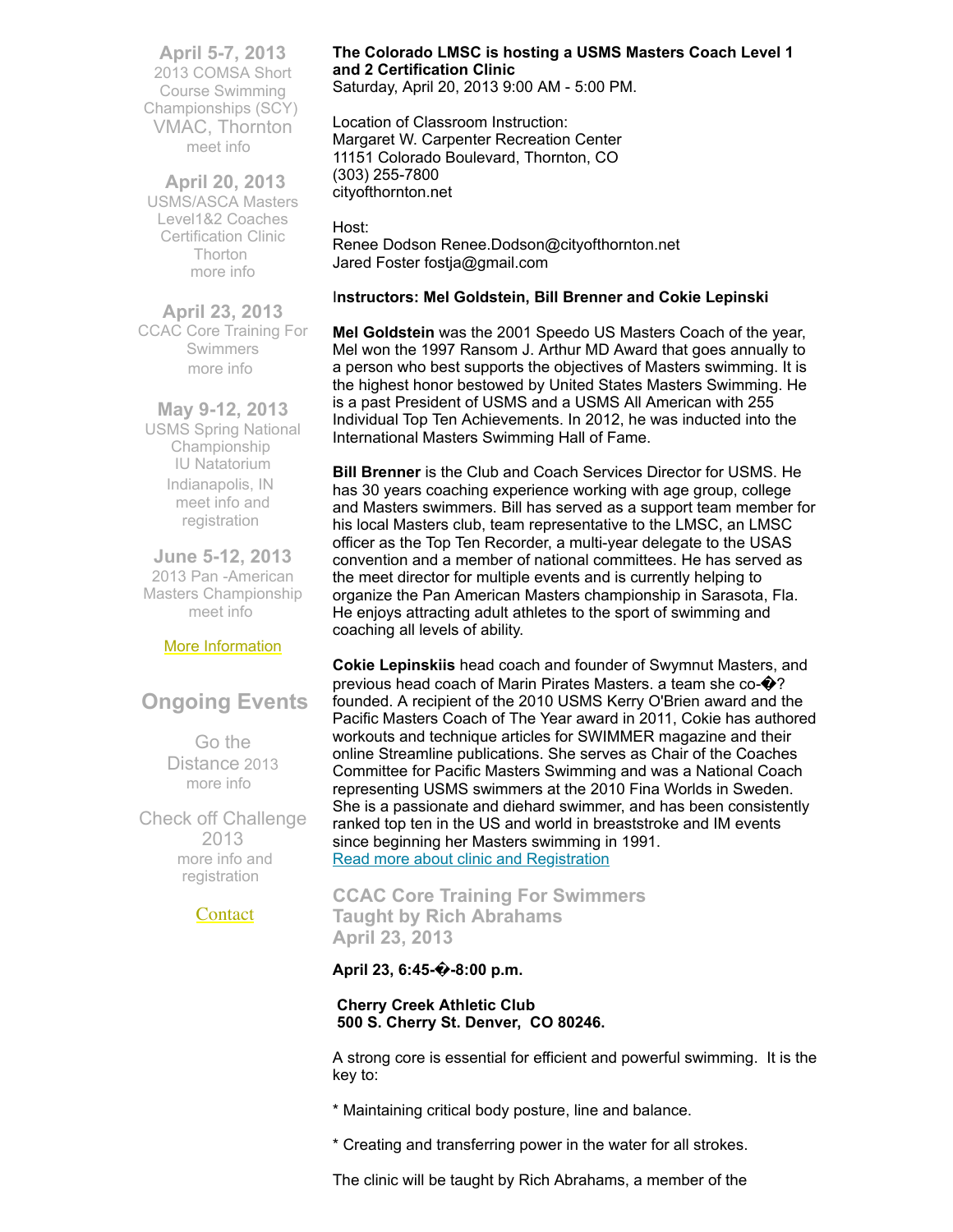International Masters Swimming Hall of Fame, who has set over 40 individual Masters Swimming World records over the past 20 years. Rich is a multi- $\hat{\bullet}$ -time winner of FINA's World Masters Swimmer of the Year award and was recently recognized as one of the Ten Best masters swimmers of all time by Swimming World Magazine.

Participants in this 2 hour hands-on clinic will work on a variety of exercises designed specifically to improve swimming.

\* Eliminate wasted effort by avoiding many common, but nonessential exercises.

\* Learn how to progress from beginner to advanced and beyond



\* Learn cues to effectively engage the core while swimming.

\* Receive a handout with over 30 ecercises with detailed descriptions and protocols.

Pre-�-registration required. Limited to 25 participants. Wear exercise clothes. Cost:\$25.00 for current USMS members.

 $-\bigodot$  To sign up call the Cherry Creek Athletic Club at 303-399-3050

#### <span id="page-2-0"></span>**Chatfield Gravel Pond to Open May 1st**

The Ice has Melted!!

As of about a week and a half ago, the ice has melted at Chatfield and we are close to opening day at the Gravel Pond. This year the pond will open on May 1, a Wednesday evening. The closing day will be Monday, Sept 30th.

We will again be asking that everyone who swims at the pond volunteer a half session (1.25 hours) to help with the monitoring of the swimmers. Be watching for the emails from SignUp Genius asking for your help with this task.

In addition, COMSA is in need of an Open Water Chair (or co-chairs) who will, among other things, coordinate the scheduling of the monitors. We had over 900 members participate last season at Chatfield, and each year this number increases. However, to keep this a successful activity, volunteer help is needed. If you are willing to coordinate monitors for one month of the five that we are open, maybe four others would also be interested. If you are willing to help with this, contact the COMSA chairperson, Brian Hoyt, (bkhoyt@bmail.com) , or Marcia Anziano, the registrar (Marcia.anziano@gmail.com) for more information and let them know that you are willing to help out. Please help COMSA make this another great summer at the pond.

<span id="page-2-1"></span>**2013 USMS Spring National Championships May 9-12, 2013**

2013 U.S. Masters Swimming Spring National Championship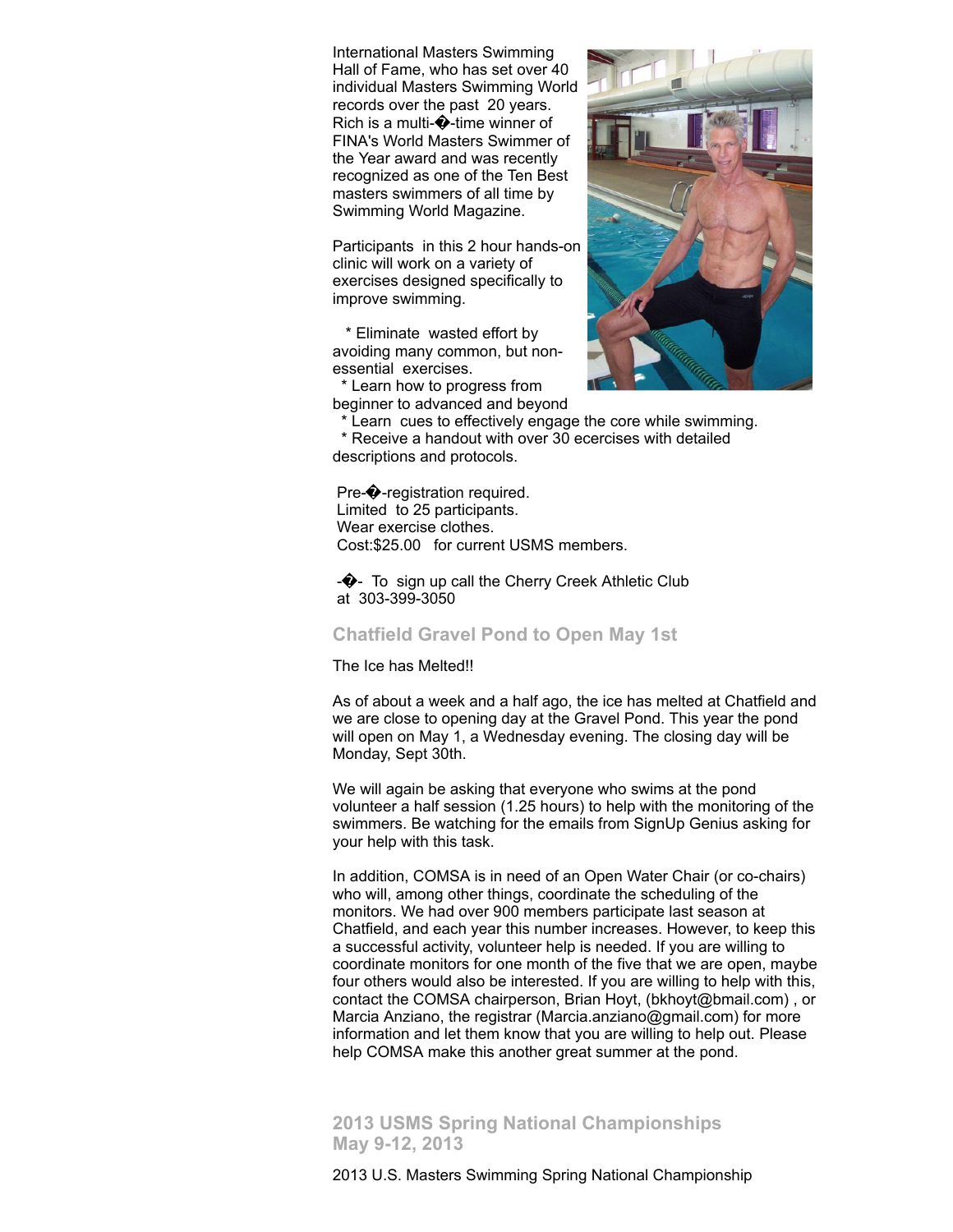IU Natatorium, Indianapolis, Indiana May 9-12, 2013 Short Course Yards

#### **Online entries will close at midnight Eastern Daylight Saving Time on April 4.**



meet [info,qual.](http://www.usms.org/comp/scnats13/) times and order of events

#### **CMS Team members:**

**RELAYS:** Chris Nolte has volunteered to coordinate relays this year. If you'd like to participate in relays, please send Chris your name, age, your 50 yard times in each of the 4 strokes (or those you'd like to swim), days you would like to swim relays and any requests for relay partners. Thanks Chris!! Chris [Nolte's](mailto:christophernolte@lendlease.com) email

**CMS team Caps** are available for \$5. Contact Heide Crino if you would like caps. They will also be available for sale at the State meet. Look for Heide Crino.

# <span id="page-3-0"></span>**2013 Pan -American Masters Championship June 5-12, 2013**

"U.S. Masters Swimming is pleased to host the 2013 Pan American Masters Championship. The Championship, awarded by Union American de Natacion, will be hosted in partnership with the Sarasota Family YMCA, in Sarasota, Fla. Our Travel page includes our Letter of Invitation.



Masters synchronized swimming and pool

swimming competition will be held at the Selby Aquatic Center adjacent to the Sarasota Y's Evalyn Sadlier Jones branch in Sarasota, Fla. The synchro event dates are June 1-4, and swimming events June 5-12. An open water swim will be hosted June 13 at Siesta Key in Sarasota, Fla.

This will be the first time the USA has hosted the biennial event. The Championship is expected to attract up to 2,000 adult swimmers from the South America, Central America, the Caribbean, Mexico, Canada and the USA." Pan-American Masters Championship meet page

#### [Meet](http://www.panamericanmasters2013.org/) info

<span id="page-3-1"></span>**Registration for 2013**

Registration for 2013 [REGISTER](http://www.comsa.org/joining/join-online.html) HERE

#### **Registration for the calendar year of 2013**

Some important things to know about this years' registration are:

**Dues this year will be \$43.00.** Over the past few years, dues paid to Nationals has increased \$2.00 per year and COMSA has absorbed that fee for the swimmers. However, this year we have voted to pass along that \$2.00 increase along with an increase of \$1.00 for the local organization, a total increase of \$3.00. Of the \$43.00, \$10.00 stays with the local organization (COMSA) for use within Colorado and Wyoming.

**Chatfield swimmers**, please note that the waiver is now available both during online registration or attached to the paper registration. There is an immense amount of paperwork that takes place during the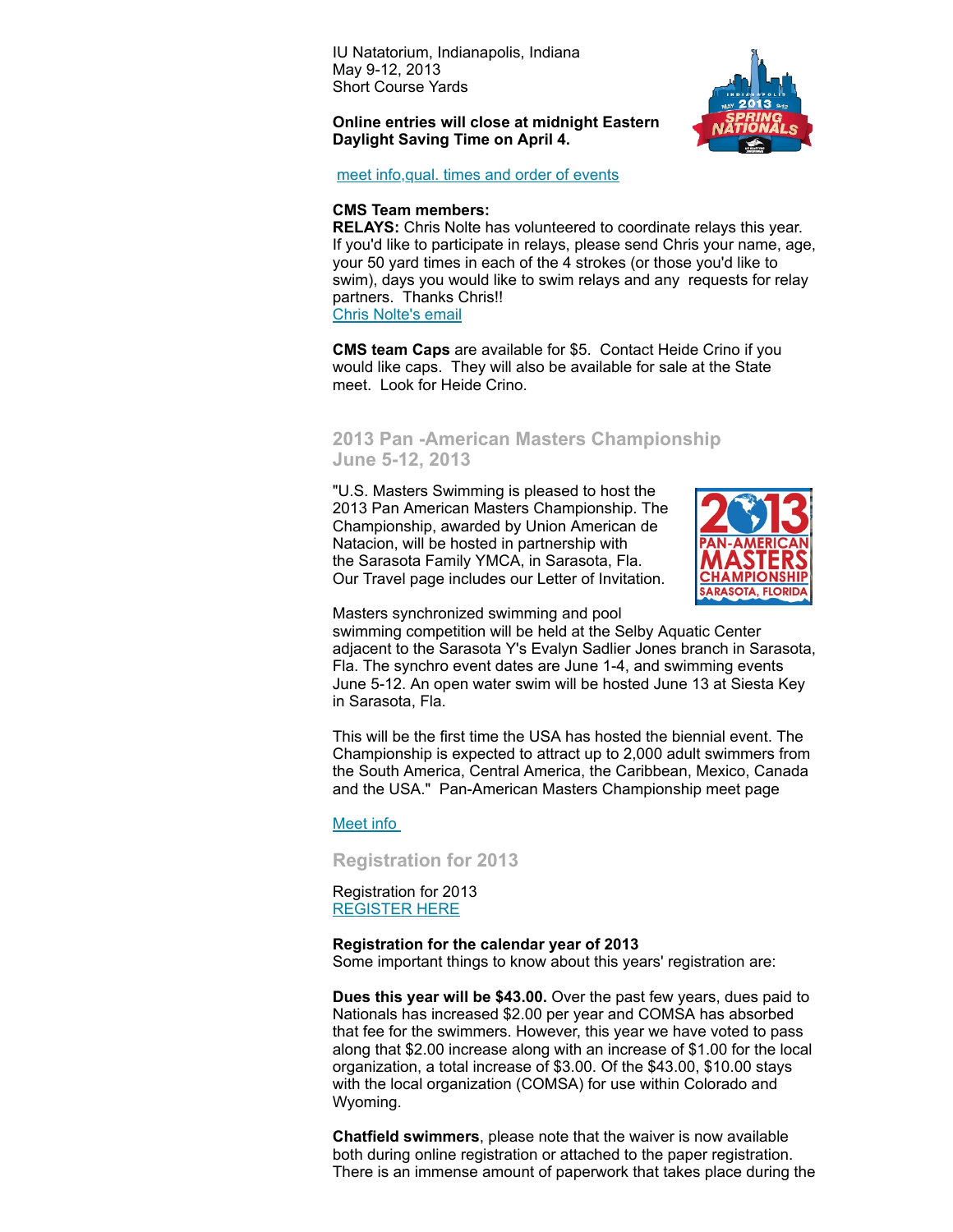summer and at the pond to ensure that members sign the proper forms before swimming. The registration forms that you can download from the website will have a copy of the Chatfield waiver attached, if you plan to swim there next summer, please read and sign that additional page. **Online registration will also provide the capability to read and agree to the Chatfield waiver and rules.** When registering online, there will be a question asking you to read the document (it will require that you click on it and review it) and then agree to the terms. Any of you who swim at the pond know that this will be a benefit to all concerned. Please read and agree to this if you have any thought of swimming at Chatfield next summer. It will be a great benefit to the volunteers that keep the pond alive.

**Special discounts are offered to our older swimmers.** If you are in the 75 to 79 age group for the coming year, you will receive a \$5.00 discount on your membership. If you are in the 80+ this coming year, you will receive free membership. You should be receiving a letter about this along with a special form for registration soon if you have not already received one.

**Please review your address, phone and email information.** Often when registering, swimmers misspell or transpose numbers and letters. This can lead to invalid emails and or mailing addresses. Please verify that you have entered that information correctly.

If you have any questions regarding registration, please direct them to the Registrar, Marcia Anziano, at [CORegistrar@usms.org.](mailto:CORegistrar@USMS.org)

# <span id="page-4-0"></span>**Check off Challenge 2013**

#### "2013 Check-Off Challenge

The CHECK-OFF CHALLENGE is a postal event designed to motivate swimmers to complete 19 "pool" events and an "open water swim" during the 2013 calendar year. It challenges all levels of swimmers. Novice swimmers can swim new events. Experienced swimmers can try for their personal best times in as many events as practical. Simply "Check-off" each swim on your t-shirt when you complete the event." USMS website



read [more](http://www.usms.org/fitness/content/checkoff) and register here.

#### <span id="page-4-1"></span>**Go The Distance 2013**

#### "Go the Distance in 2013

Nike GTD is a self-directed program intended to encourage Masters swimmers to regularly exercise and track their progress. There's no time limit for the distance milestones, except that they must be



achieved in the calendar year. Speed doesn't count-just the effort to attain whatever goal you set for yourself.

Nike GTD is on the honor system-you track the distance you swim. Daily, weekly, or monthly, enter that information into your online Fitness Log (FLOG). When you achieve certain milestones, you'll be recognized on the U.S. Masters Swimming website and receive special prizes from Nike Swim, our title sponsor for the event." USMS website

[more](http://www.usms.org/fitness/content/gothedistance) info and registration

# <span id="page-4-2"></span>**What's Happening at U.S.M.S.**

As members of COMSA, you are also members of U. S. Masters Swimming. Check that website for information on Fitness Events,